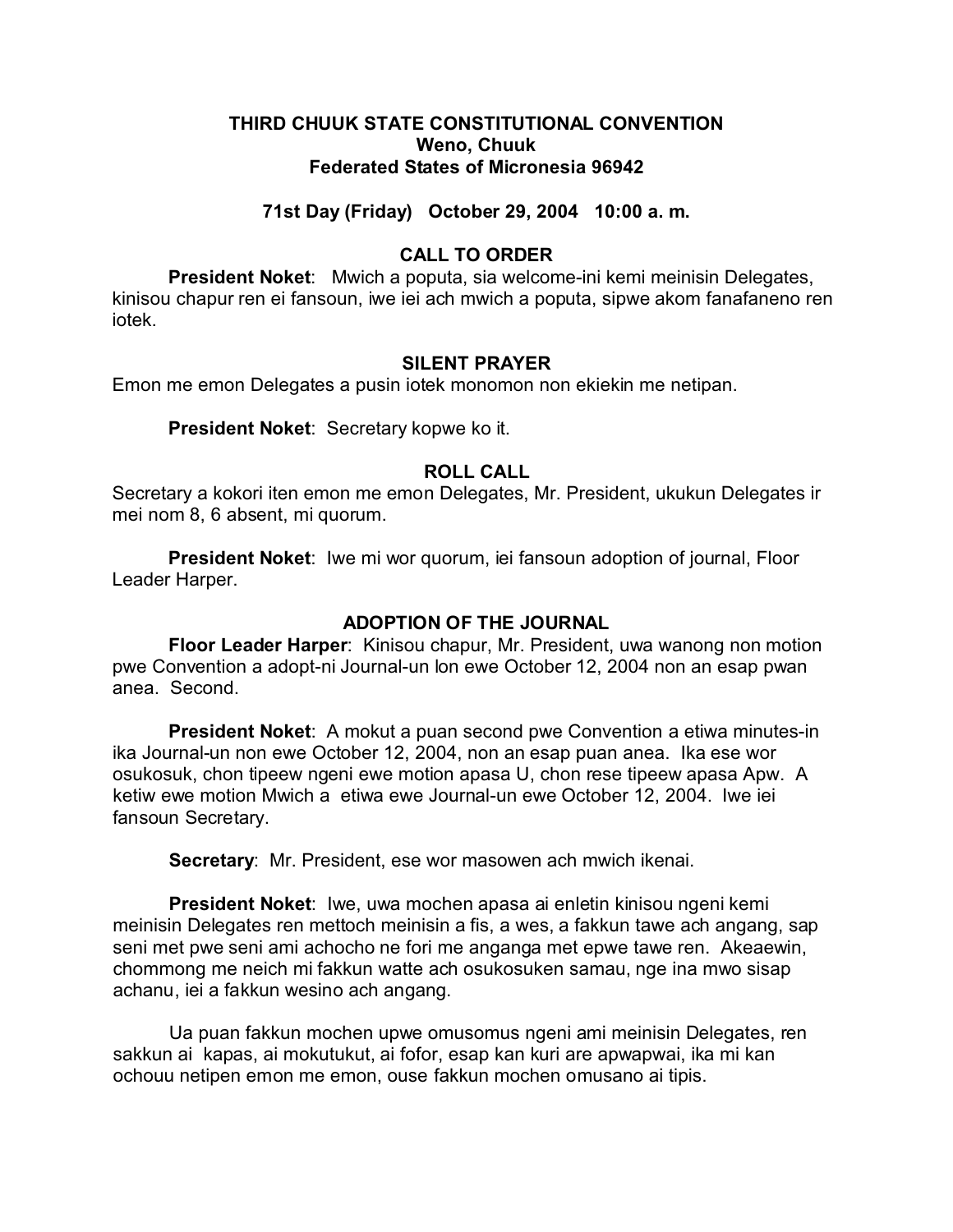Puan ai kapasan kinisou ngeni nouch Secretary, ren Hernak Pual, ren an fakkun angangoch, achocho ngeni wisan, ina mo ika mi fakkun weires, ren chommongun wisan seni non Legislature, Tonoas Municipal, tori ach ei Con Con. Ina mwo nge esap fakkun afangafang, a fakkun achocho ngeni met epwe tawe ren ach angang. Puan omusalo tipis ren met sia kan ani nanangaw ika met sia kan ani menemenemang nge ii mi fakkun chok achocho ngeni pwe epwe wes me tawe ach angang. Fakkun kinisou chapur. Puan ai kinisou epwe puan noo ngeni Mrs. Norsi Welle Akira, ren an achocho ngeni ach ei angang, pwe a taweno. Fakkun kinisou chapur, puan ngeni ekkewe ekkoch staff ren meinisin mine ra ani aninis ngeni ach ei angang pwe a fakkun wes are fisioch, iei sia tongeni tori nesopolon ei eu kinikinin.

Puan ach enletin kinisou epwe fakkun noo ngeni nouch kewe meinap ren Governor Walter, Chief Justice, ach enletin kinisou chapur ren ar aninisioch ngeni kich non ach ei angang a fakkun fisioch. Ika esap punun ar aninis iwe esap fisioch ach angang.

Puan ngei semach President, me chiechian Senators meinisin, puan Speaker me chiechian Representatives meinisin fakkun kinisou ren ar aninisoch ngeni ach ei angang a fisioch me tawe. Nge fan iten ar fakkun anisikich non sakkun aninis meinisin. Nour kewe staff meinisin puan tori ar office, me pisekisekir kei sia fakkun aea non ach ei mwich. Upwe puan niwiniti ach enletin kinisou chapur ngeni nouch kewe meinap meinisin ren all the support ra extended to us. Iei popun a fisioch me tawe ach angang.

Iwe iei met upwe tongeni apasa ren ikenai, nge ach kinisou ngeni nouch kewe meinap meinisin epwe touu ngenir non ewe fansoun Closing. Kinisou chapur. Sipwe mwo asoso.

Mwich a asoso, mwich a puan popusefanita**.**

**President Noket**: Chairman Rosokow.

**Chairman Rosokow**: Kilisou ngeni President, omusalo tipis an epwe lamalam tekia ai poraus. Nge fan iten ekkewe 16 amendments, ren an epwe weires ngeni public, ar repwe weweiti, ika epwe weires ach osukul, iei popun ngang uwa tungor ika mi tufich an Hernak epwe fos lon tape, a walo V6AK. Especially won ekkewe Unicameral proposals, pwe epwe naf an aramas ekis weweiti, ar repwe rongorong won radio, iwe puan an epwe aninis ngeni kich ika pwe esap naf ach fansoun ne osukul. Ika epwe nafangaw ach fansoun ESG, nge repwe tongeni mwan rongorong won radio.

**Chairman Fritz**: Mr. President.

**President Noket**: Chairman Fritz.

**Chairman Fritz**: Enletin ach KILISOU ngeni God, tirow won ewe Samolun ei fonu Weno, pual tirow me kapong ngonuk en President. AMWO KINAMWEN EWE CHON NEMENEM EPWE NONOM REMI, meinisin. Upwe uwei an aramasen Orun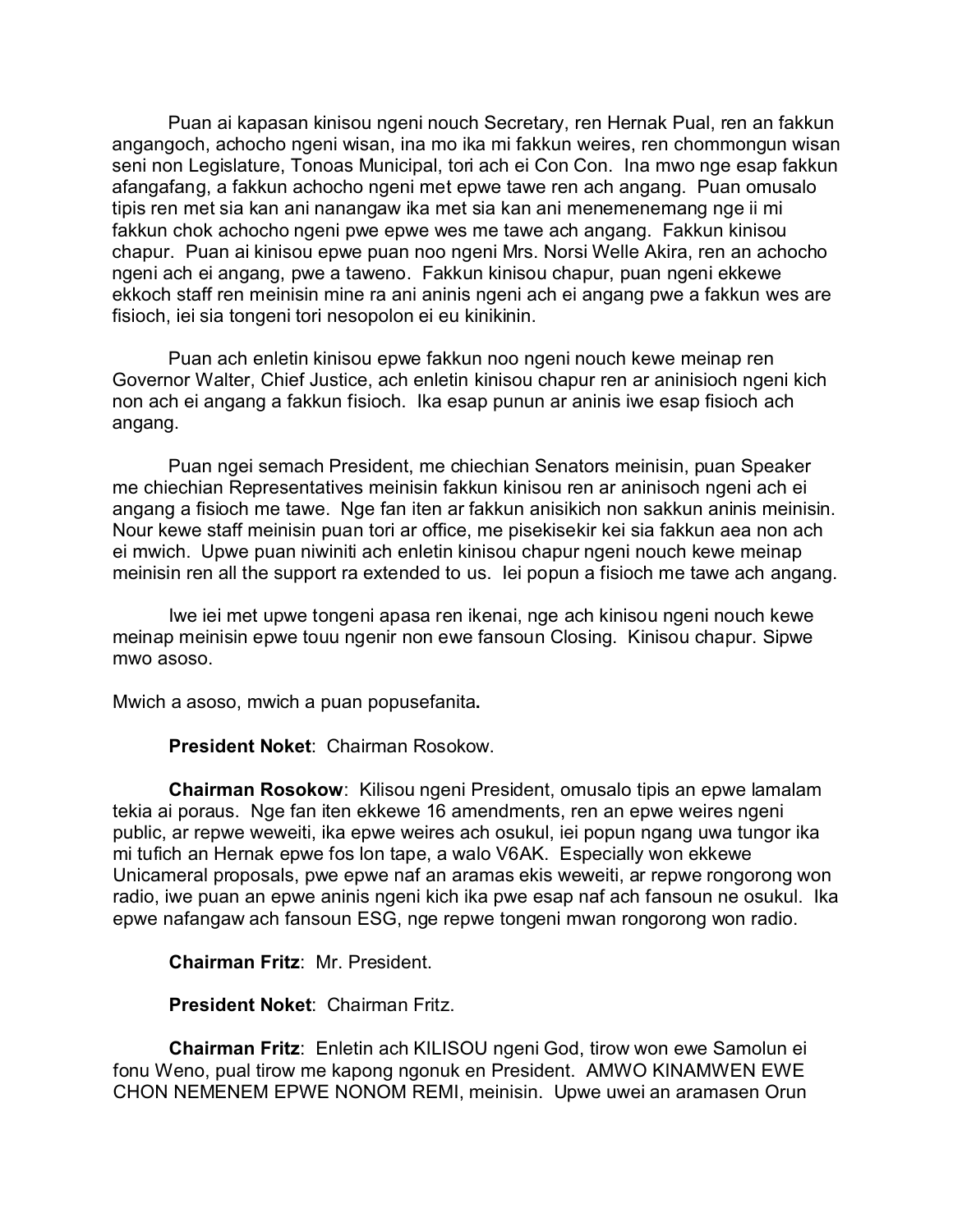Namoneas kapong, kilisou ngonuk President ren om angangoch, me omw angang murino.

Puan an Orun Namoneas kinisou ngeni chiechiach kewe Delegates meinisin ren met sia fori ika angang fengen won a fakkun fisioch me tawe fan iten tipeew me angang fengen. Puan ngang mi unusen fituk ne apasa ach kilisou ngeni nouch kewe chon angang. Upwe sopwei ach tungor ren ewe osukun, sipwe fakkun achocho ngeni, ika a wor och mettoch a passed, nge mi puan wor met ese pass, ouse mochen sipwe etiwa, eni ina met tipen God. Sipwe apasa sefani ach enletin kinisou chapur ngeni meinisin ekkewe Chairmans, ach tirow me kinisou ngonuk Mr. President. Kinisou chapur.

**President Noket**: Sipwe mwo asoso.

## **Mwich a asoso, mwich a puan popusefanita**.

**Presdient Noket**: Chairman Mori.

**Chairman Mori**: Ua kinisou chapur ren an ei wor ai opportunity ai upwe tongeni apasa ai kapasan kinisou. Upwe fiti ekkewe ra akom ne Congratulate-nuk ren om leadership. Puan ai kinisou ngeni Secretary Hernak me Mrs. Norsy Akira ren ar dedicated to their work. Puan ekkewe secretary are chon angang meinisin, puan ewe Sergeant-at-arm, enletin kinisou chapur ngenir ren ar nikitu me achocho ngeni ach ei angang.

Puan kinisou ngeni aramasen Faichuk meinisin ren met ra fori ika finieita pwe upwe wisen tupunir non ei Con Con, ngang mi fakkun osufonu, me achocho ngeni okunói we merer. Saingonon upwe kinisou ngeni meinisin Delegates, ren met sa angang fengen won. Mi fakkun chommong differences, nge sia tongeni awesi ach angang pokiten ewe angang fengen mi fakkun wor ren emon me emon neich. Last, upwe kinisou ngeni ai kewe colleague seni Faichuk ren Willy, me Vice President Aten, ren metoch meinisin. Kilisou chapur.

### **President Noket**: Delegate Willy.

**Delegate Williander**: Akomwan, Kilisou chapur ngeni God, ren ach manaw, pochokul, sa tori ei 71st day ikenai. Kinisou chapur ren an tong. Upwe apasa ai kapong ngonuk Presdient, me chiechiom. Chairman Fritz, me chiechiom. Floor Leader me chiechiom, Chairman Tony Rosokow me chiechiom. Ai enletin kapung, ngeni ami meinisin.

Pual ai kapong ngeni Vice President Aten me Minoru Mori, puan fakkun ai kinisou chapur ngenir ren ach angang a wesino seni nepoputan tori ikenai. Puan ai kinisou upwe apasa ngeni Secretary me Norsy ren ach achocho me nikitu ngeni ach angang, a fakkun taweno. Iwe, fakkun ai kinisou chapur ngonuk Mr. President, ai kapung ngeni Mayor of Weno, Hon. Florentino Robert. Ai kapong ngeni emon re Faichuk mi fakkun achocho, ren Sergeant-at-arm, Mr. Minoru Eram, kinisou chapur ren an achocho ngeni ach angang. Ai kilisou ngeni Governor Walter ren an alilis ngeni kich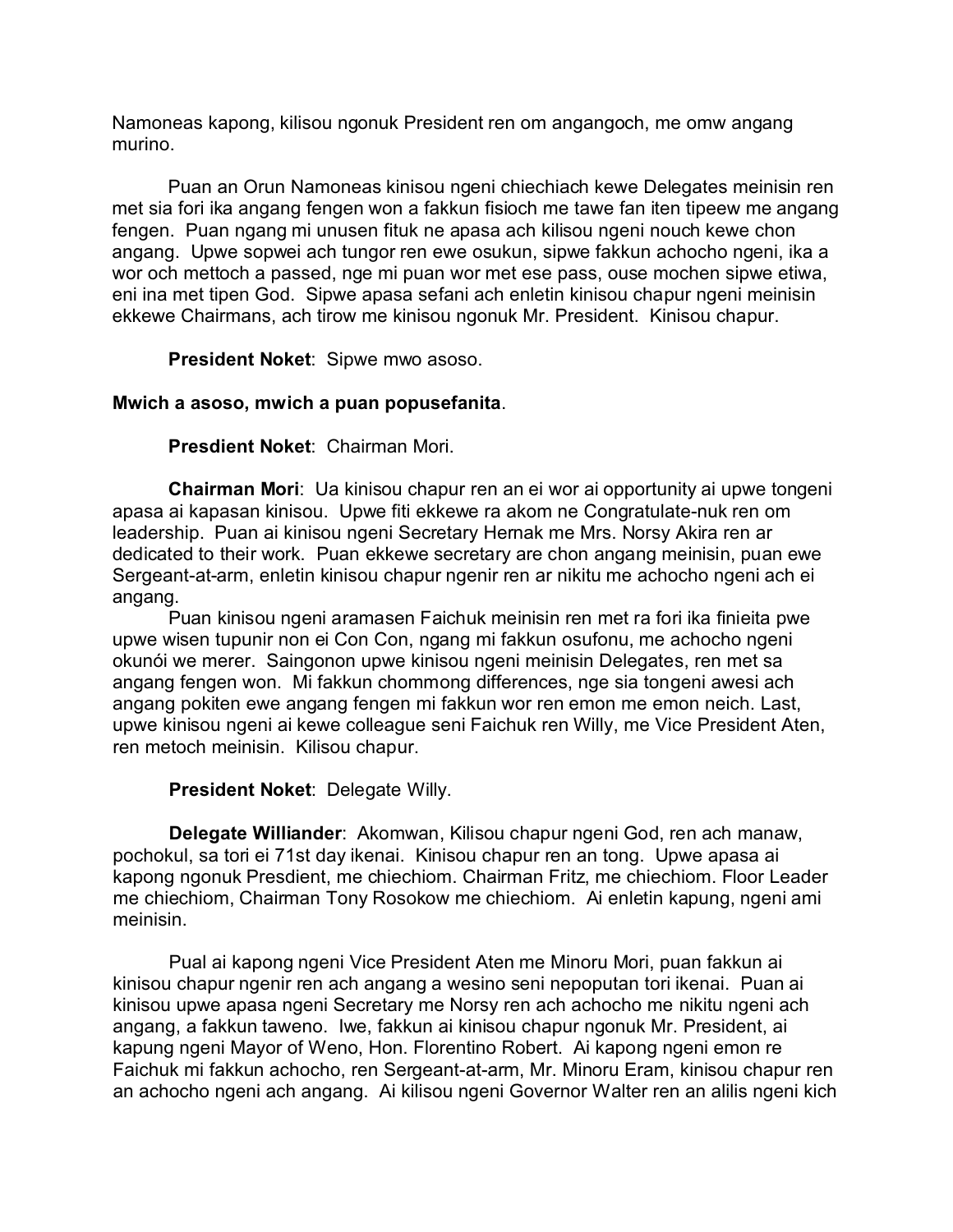non ei angang.

Usap monukano, ai akaewin kinisou ngeni chon Faichuk ren met ra mut ngeni ei pwe upwe wiseni non ei fansoun. Enletin, a meen fakkun watte ai sukul non ei ukukun tamen fansoun fite maram, use chok angang, nge fakkun watte ai sukun, iwe a puan fakkun watteno ai wewe, seni met uwa kaeo seni ei angang. Iei ai enletin kinisou chapur ngeni ai we kinikin. Iwe KILISOU CHAPUR NGENI GOD, ren meinisin. Kilisou chapur President, Adios Amigo.

**President Noket**: Floor Leader Harper.

**Floor Leader Harper**: Kilisou chapur ngeni en President, upwe uwei kapasan omusomus ngeni President, tori Honorable Delegate meinisin. Ren met sa ani mongungu me fofor, upwe tungor omusomus, sap ren met pwe seni nipwakingaw me tiparoch, omusalo tipis.

Ngeni Staff meinisin, omusalo tipis ren met sia kan apasa me fofori ngeni kemi sap ren met pwe sia fen apasa me mwan pwe seni chok ach nipwakingaw me tiparoch, okomusalo tipis. Ai kapasan kilisou ngeni President, uwa fakkun mwareituk, me ingeituk ren om mirit me nikitu, weweoch, enletin ach kinisou chapur ngonuk.

Puan ach kinisou epwe puan noo ngeni chiechiach Delegate meinisin, ika esap wor alilisoch seni emon me emon esap tawe ach angang. Kilisou ren ami alilisoch ngeni ach angang, ei popun sia tori sopolon ach angang. Puan ai kilisou ngeni nouch kei staff ren ar ani nikitu me achoch ngeni ar angang. Upwe pwarata ai fen puan kan feel emotional ren ai rong met en President ka kan apasa, ita epwe fen sur mesei ren. Iwe uwa chechemeni kapasan echo kon an ewe sou kol itan Charlie Pride, "I'm not strong enough to hold you, too weak to let you go" Use pochokul ai upwe kamochuta wom ach sipwe akangang fengen. Ami oupwe ne noo seniiei, Adios Amigos.

**President Noket**: Delegate William, Keiuo.

**Delegate William, K.**: Akomwan metoch, kilisou ngeni God, sap kich chon fori netipan, nge a fakkun anisikich tori ikenai. Ai kapong ngonuk President, Vice President, Floor Leader, upwe uwei ai kinisou, upwe uwei ai kinisou ngonuk President ren angang murino, a spoon. Fan iten ei angang, ami nikitu, a fakkun wes och ach angang. Ai we kinikin ra filiei pwe upwe tupunir uwa fakkun apasa kinisou chapur ngeni emon me emon neich ren met sia ani angang fengeni pwe epwe efisata taweochun me wesochunon ach angang. Ikenai uwa awewe ewe poraus "Non ewe fansoun Noter, nupwen God a filata ika kori Moses pwe epwe emweni noun kewe aramas. Iwe nupwen Moses a etta won ewe chuk, ina atun ekkewe aramas ra towaw seni God. Nupwen Moses a wato ewe annuk ngeni ekkewe aramas, Moses a amoku ewe annuk, chommong ekkewe aramas ra fiti ewe annuk ne malo" Ai Congratulation ngeni kich meinisin, tirow, oune nom meinisin.

**President Noket**: Delegate Sirom.